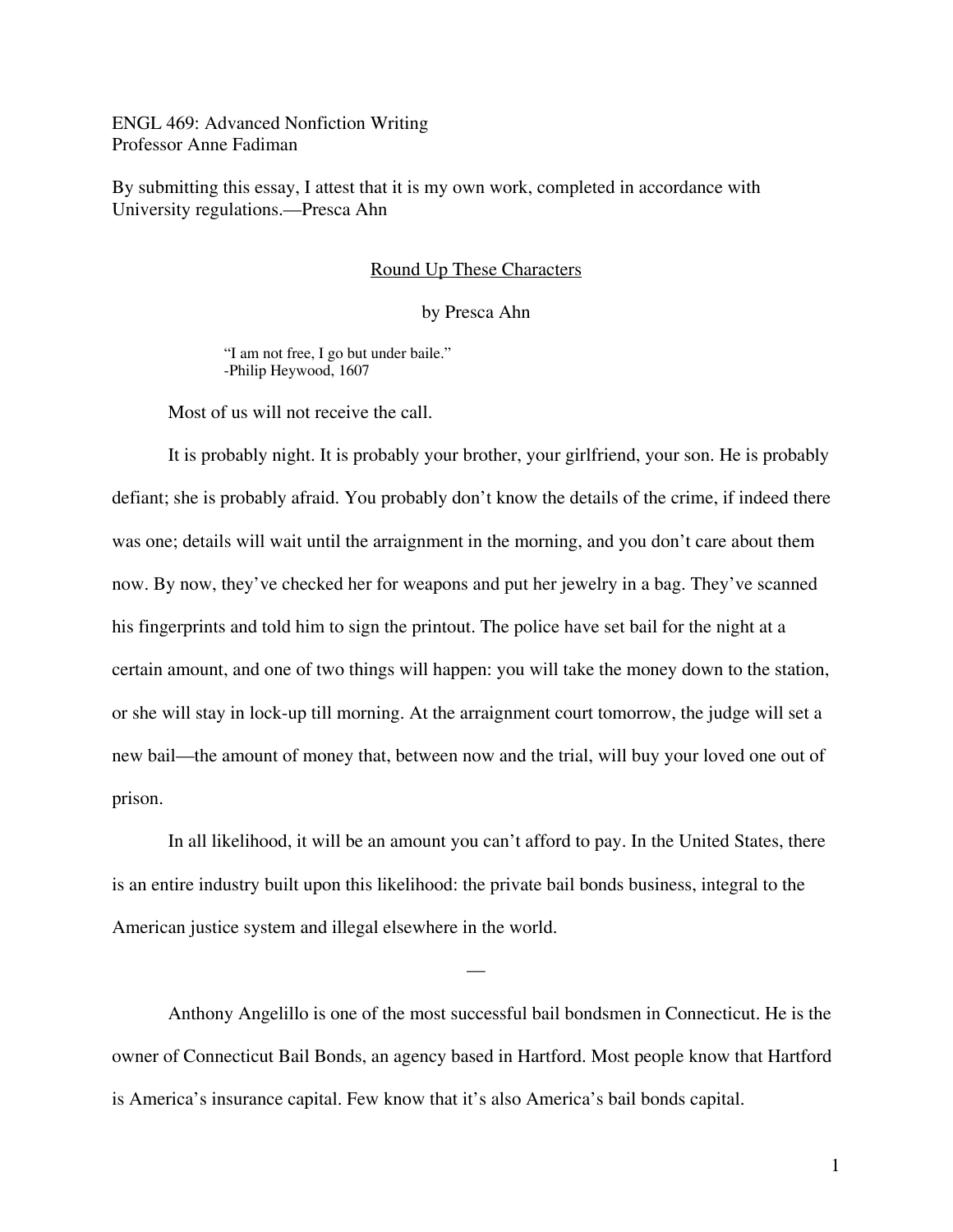Anthony is a muscular Italian-American with scimitar-shaped sideburns and a manicured goatee. He is extremely attentive to his personal appearance, as befits an aspiring singer, model, and film actor. (He has been an extra in the movies *Surrogates* and *Righteous Kill*, and he writes and performs his own songs.) Anthony's modeling headshot appears in his agency's ad in the Greater New Haven Yellow Pages, an ad that also features a pair of handcuffs and a cascade of jubilant people who have apparently benefited from the advertised service: "Immediate Jail Release."

 On the morning we first meet, Anthony is wearing a moss-colored Columbia fleece and flared True Religion jeans. His ginger hair is combed neatly back from his forehead. In his earlobes are small silver hoops studded with genuine diamonds.

 "The only thing that might show I'm rich is these earrings," says Anthony, driving through Hartford's Little Puerto Rico, where many of his customers live. "You don't want clients to see you're better off than them." Once a kid from the projects of New Britain, Anthony now makes a six-figure salary.

 By nature of the bail bonds business, Anthony's clients are almost always poorer than he is. A bail bond is the amount that a defendant must pay the court in order to win pre-trial release. Bail can range from \$100 to \$10,000,000. There are guidelines in place for judges setting bail this is particularly true in federal courts—but judges also have discretion to set amounts as they see fit. For example, a judge may set a particularly high bail for a defendant deemed a flight risk, or a possible threat to the community.

 Bail bonds are the existing compromise between two opposed values: the defendant's right to pre-trial freedom (people are innocent until proven guilty) and the enforcement of judicial process (people won't show up to court unless they must). Defendants who do post bail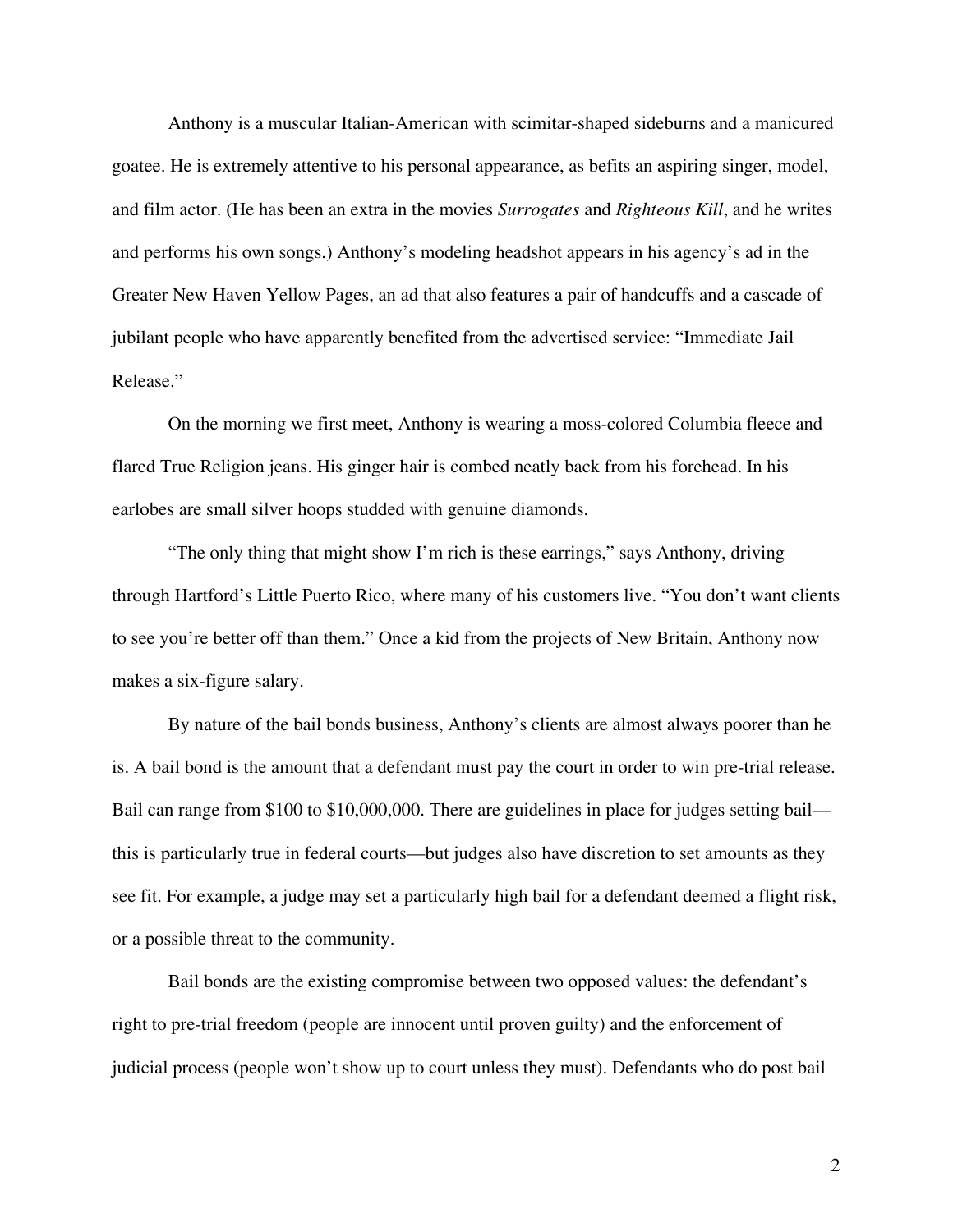can go home to their families, return to work, and prepare for trial outside of prison; defendants who can't post bail remain inside.

 This is where Anthony comes in. Anthony is licensed by the state to bond people out of prison when they can't post bail themselves. For every bond he writes, Anthony charges the client a non-refundable fee: 7% of the total bail amount. In return, Anthony becomes the client's "surety"; practically speaking, this means that he writes the court a check for the client's full bail. The court tears up the check when the defendant, Anthony's client, shows up at trial. Court dates are a sensitive time for Anthony and his business. If a defendant fails to appear, Anthony loses his money.

 The biggest risk in Anthony's business is the chance that a client might "dip," or run out on bail. Anthony tells me that about 10% of his clients miss their court dates, for whatever reason; among these no-shows, only 10%—1% of his client pool—will have actually run away. But it is a costly minority. So when Anthony is deciding whether to take on a client, flight risk is his main concern.

 When clients flee, their bondsmen are usually given six months by the court to bring them back. Capture, or "recovery," is the process of tracking down clients who have jumped bail and returning them to custody. Making captures can be tricky; clients who want to disappear may hitchhike, take stolen cars, or get on a Greyhound bus—paths that are hard to trace. But once the location is known, things get easier. Anthony explains, with some satisfaction, that bail bondsmen have more latitude than the police do in bringing in defendants: "Cops don't have a license to kick in their door. We do."

Anthony may legally carry a gun in 33 different states, and he keeps one on his person when he makes a capture. But the gun is not always necessary. The fourth and fifth fingers of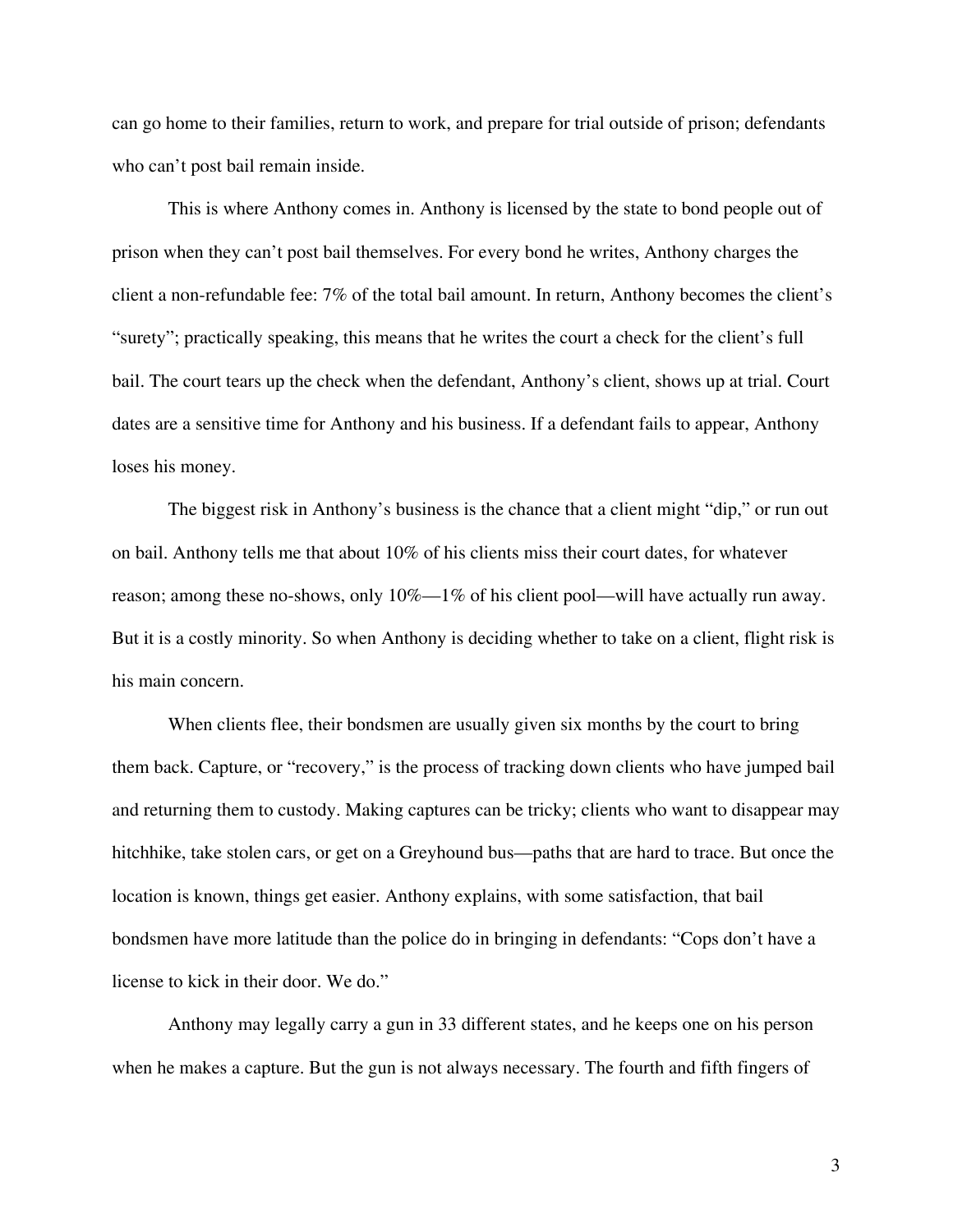Anthony's right hand have warped knuckles— the remnant of a particularly bad capture a few years back, when Anthony broke his hand on a fugitive client's face.

 Anthony has three cell phones. His iPhone, which he favors, goes in the pocket of his fleece zip-up; the other two go in the back right pocket of his jeans or, if he is sitting down, on the dashboard of his car (except to drive, Anthony rarely sits). The first phone, he says, is for business and personal use. The second is mostly for business. The third, with its untraceable number, is the one he uses to catch runaway clients off guard.

 He is technically on call for business 24 hours a day, and much of that business involves working the phones. Usually loquacious and excitable, Anthony answers all his business calls in the same muted way. "Bonds," he says neutrally, when the number is unknown. It is a necessary practice; Anthony advertises his services under three different agency names—Connecticut, Value, All-State—and gives slightly different rate quotes for each. Sometimes people seeking bonds will call Anthony three times in succession, under the illusion that they are shopping for a competitive price.

 There is usually more crime in hard economic times, but business has not improved for Anthony during the recession. "Crime goes up, sure, but people don't have the money to pay," says Anthony. "Plus the jails are flooded and the judges see that. So they have to lower bonds, because people aren't getting out."

 In many ways, bail bonds are a business like any other. Like the selling of insurance or the approval of a bank loan, the posting of a bail bond is a risk assessment game. At least this is how it looks to Anthony, who prides himself on his ability to screen bond applicants. Anthony runs clients' names and social security numbers through government databases to track down past criminal records and addresses. Out-of-state addresses, for example, are undesirable; those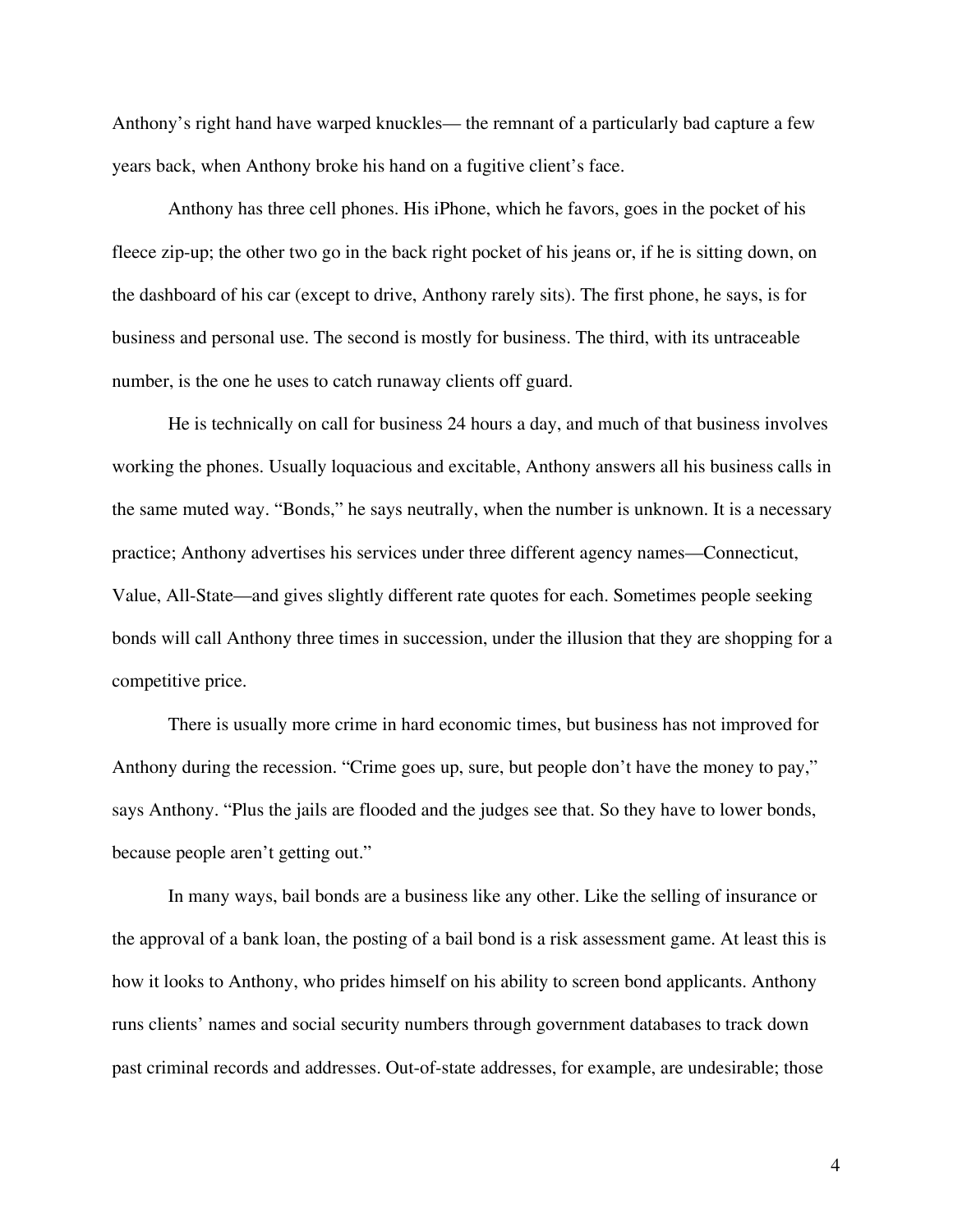with connections in other states are more likely to run. Also undesirable is a history of failing to appear in court.

But the most important criterion is how much money someone can pay up front. When asked about his business, Anthony likes to exclaim: "Money talks, bullshit walks!"

—

 Two hours after I first meet Anthony, he decides that we should listen to some of the music he has recorded. It is morning, and we are in Anthony's SmartCar, which he says he prefers to his other cars. (He intimates that he has several, and that they are expensive.) The SmartCar is parked halfway down the street from Hartford's criminal courthouse. Now and then, one of Anthony's employees, a young man named Eric, will walk by the car, stare through the window at me, and walk on.

 Anthony's close-set eyes have lit up at this opportunity to share. He eagerly connects his iPhone to the car speakers. "I've written songs in twenty minutes, just written them on the fly," he says. "I just get these musical urges." As he scrolls through his list of music, Anthony tells me he usually sings and plays all the instruments on his songs, and that he is equally comfortable in pop, hip-hop, Latin ballad, and R&B. Later, he will tell me earnestly that he hears music "differently than other people," that music, for him, triggers strong memories.

 The first bars of a highly synthesized pop song fill the car. Then the vocal track begins; I hear Anthony's febrile tenor voice singing to a woman about various sexual acts he will perform upon her. Anthony starts bopping his head: "If you really listened to this on headphones, you'd shit a brick," he informs me. There's a lot going on." Subtly at first, but with increasing vigor, Anthony begins to sing along with the sound of his own voice. He leans enthusiastically into a lyric that says, among other things, that "no means yes."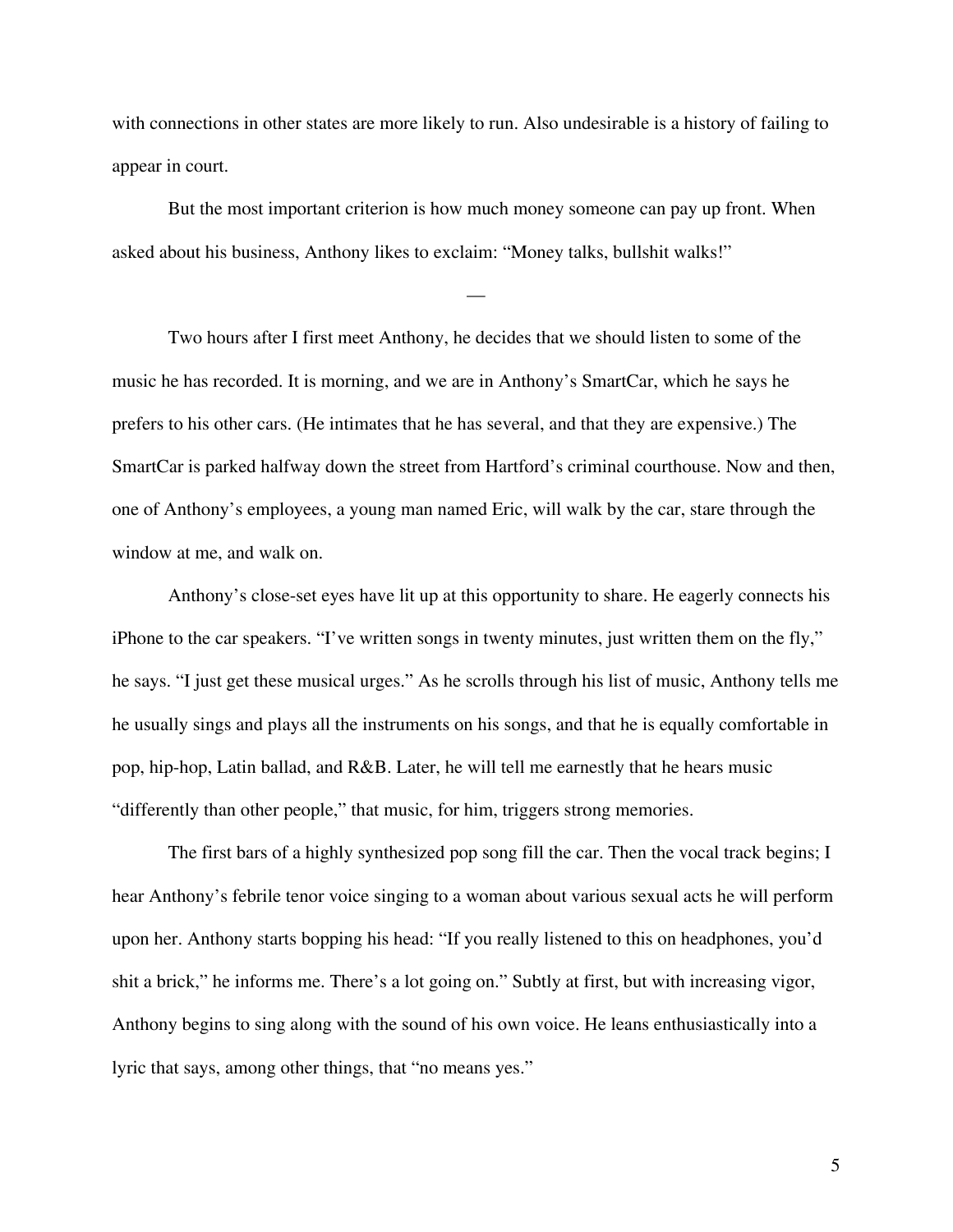"This next one is a hard note to sing," he tells me, and then, closing his eyes, begins to belt. The note indeed seems difficult to sing. Anthony's face contorts in an expression akin to anguish and, as he sustains the note, he saws the air with his hand.

"I'm sorry, I can't help it," he says, at a rest. He looks exhilarated.

 The song comes to an end, and Anthony queues up another. "This one's called 'What About Us.' The notes I'm about to hit, you're gonna be like, Shit! The audience always stands for this one, they love it—especially the black crowd. They really appreciate it." Over the opening chords of "What About Us," Anthony informs me that he has performed at Foxwoods, the Connecticut casino complex.

 Unexpectedly, however, the music fades out. Now aside from the ring of the iPhone coming through the speakers, the car is silent. An unknown number appears on the screen.

 "Here's a bond phone call," Anthony says, noting the Connecticut area code. He unplugs the iPhone from the car, but turns on the speakerphone for my benefit.

"Bonds."

 It is a woman from Little Cheshire, and she is calling about her son. His bail, she says, is set at \$75,000. She speaks with an accent, and her voice is trembling. Anthony tells her it is all right if she wants to speak in Spanish, which he can understand; he responds in a mixture of English and Spanish.

"*Donde está* birth certificate?" he asks.

"*Aquí*. New Britain."

"How much you got? 1500?"

"*Como*?"

"1500? What do you have?"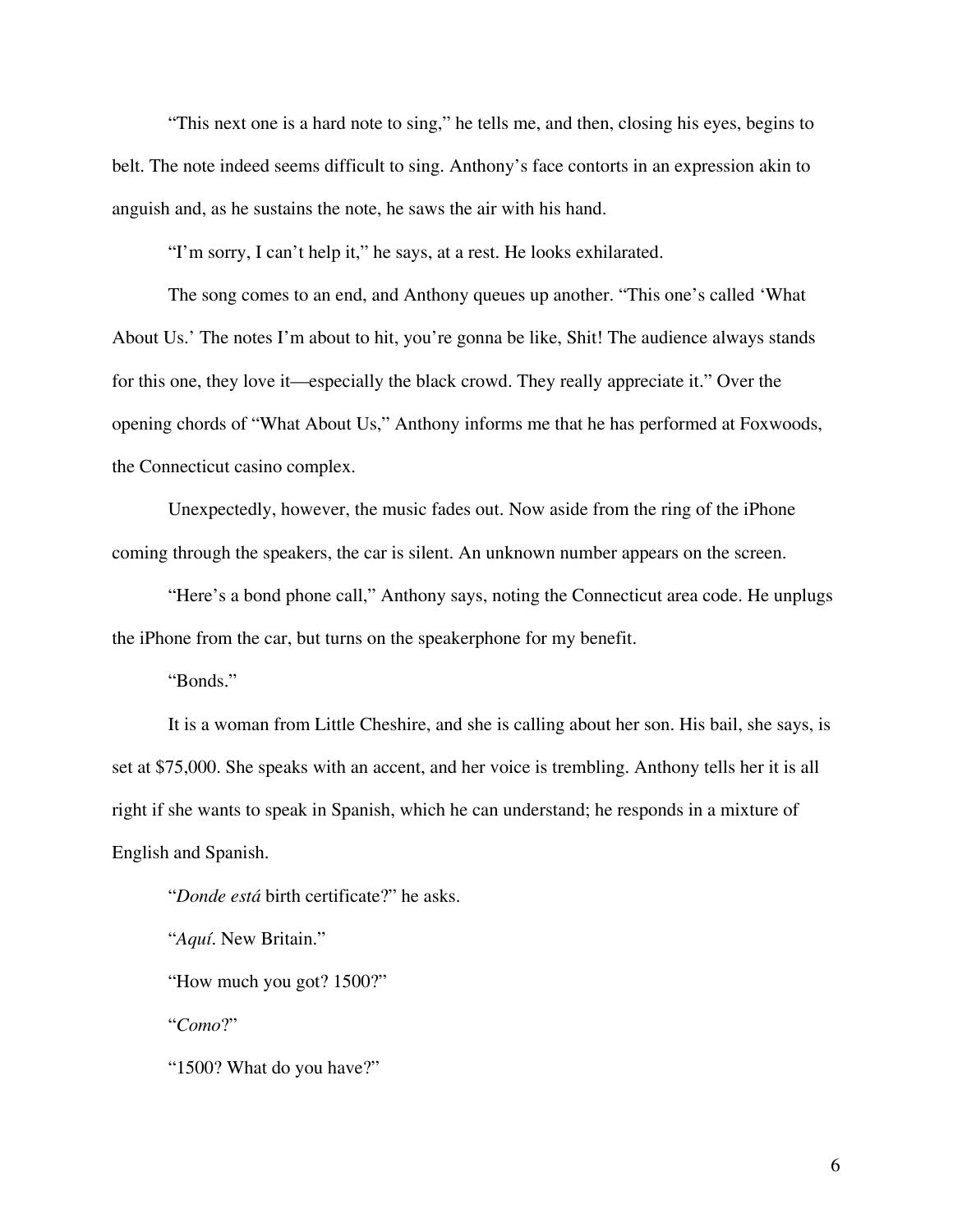## "*Como*?"

"How much money do you have?"

 She becomes confused, and he concludes the phone call by taking down her number and telling her that his associate will call her back. He hangs up. Later Eric drops by, and Anthony rolls down the window to hear the news: "She only got 400." This means that the mother has only \$400 towards the \$5,250 fee—7% of the \$75,000 bond—that Anthony would require. Even if Anthony let her pay in installments, as he occasionally allows, she would be a risky bet. The mother calls back twice that afternoon, but both times, Anthony lets the phone go unanswered.

 For Anthony, going to work rarely means going to his office, a small white house with a plastic "CT Bail Bonds" banner strung up on the side. Most working days begin at the courthouse—or rather, at the courthouse doors.

—

 That's where he parks his car on this Thursday morning. From a battered cardboard box he keeps in the trunk, he removes a tall stack of business cards. Then he closes the trunk, and crosses the street towards the building marked "Connecticut Superior Court." It is 9:45 a.m. The sun shines brightly, and a brisk wind shakes the courthouse flags. Many, many people, often in pairs or groups of three or four, are streaming towards the doors for the morning arraignments. In an hour or two, some of them will need a bondsman's services.

 Two bondsmen are already standing at the doors when Anthony arrives. He knows them both well; they own competing bond agencies, and he sees them here every morning. One, named Mark (Anthony privately calls him the Vulture, because he undercuts Anthony's bonds), maintains an office over a nearby Dunkin' Donuts. The other, named Edward, owns Advantage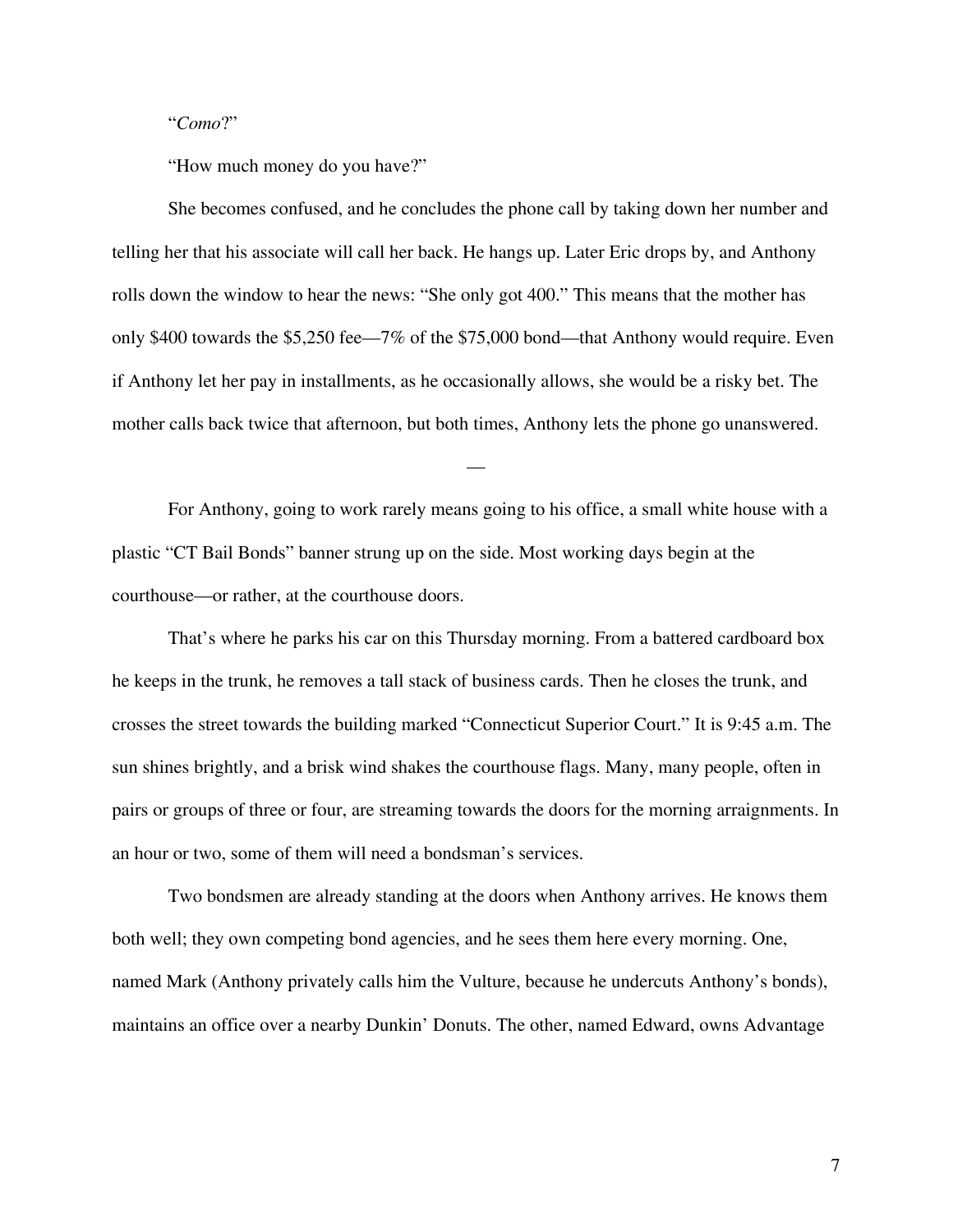Bonds and Afford-a-Bail. Edward is also Anthony's older, handsomer brother, who introduced him to the bond business ten years ago. These days, they don't get along.

 Mark and Edward, like Anthony, spend the first part of each morning distributing business cards five feet from the courthouse door. Every time someone nears the entrance, the three of them lean in, flourishing their cards in front of the entrant's face. Most people take the cards without a word, their lips pursed. Some resist. A young woman with dyed cranberry hair recoils from the bondsmen's hands: "Nooo, no cards. I got so many at home," she says. She pulls her chin further into the neck of her jacket, and runs through the door.

 At around ten, a haggard white-haired woman in a shapeless sweatshirt accepts the cards amicably, and hangs back for a moment to chat.

"You 3-D Bonds?" she asks Mark.

"Do you want me to be?" he asks.

"I gotta get my daughter out," she says.

 Anthony, who has been standing a little apart, looks up. "She get arrested last night?" he asks politely, moving closer.

 The business card gauntlet is a frequent ritual. Cards are the fastest, cheapest way for these bondsmen to advertise their services. "I hand out about 10,000 business cards a month in front of the courthouse, bodegas, anywhere," Anthony says. "A lot of the time, things happen hand to hand." Anthony keeps a bottle of Purell in his car, and uses it religiously.

 Distributing cards also gives Anthony face time with potential clients. He insists that it makes all the difference: "Everyone knows a bondsman these days. It's not seven degrees of separation anymore, it's more like two."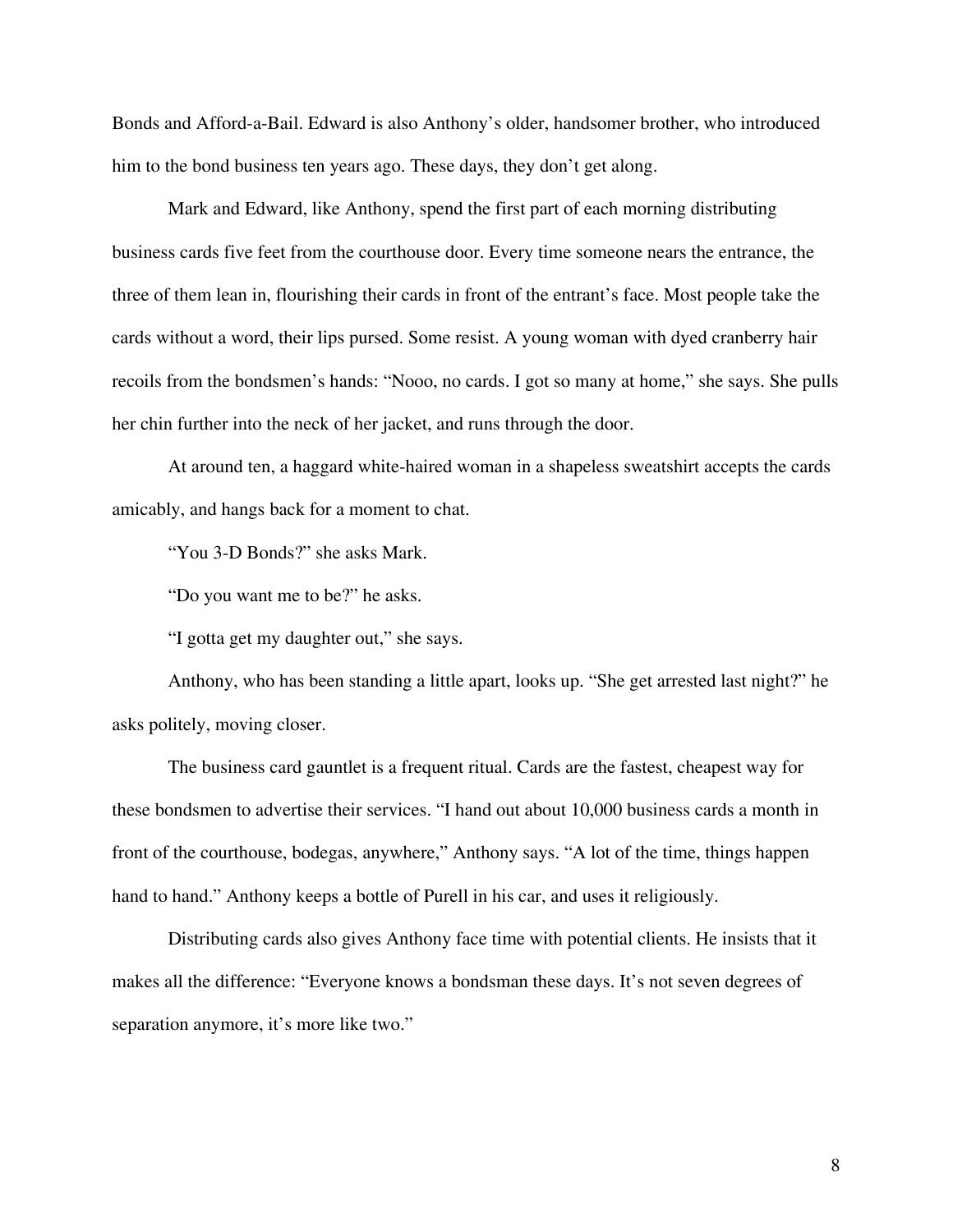Anthony is constantly thinking about himself as a brand. At one point, he takes off his fleece to reveal the company shirt he is wearing underneath, one he designed himself. It is a trendy-looking chocolate-brown bowling shirt, with white script on the chest that reads: *Anthonye*. He says he added the extra *e* when he began to suspect that other bondsmen were trying to pass themselves off as him. "My name is all over the correctional facility," Anthony boasts, describing his reputation in the inmate community. "This way, I stand out." He adds that Anthonye is also his stage name.

 Every few minutes, someone shows up whom Anthony seems to know well. Two young men in oversized basketball jerseys pound fists with "Tony" and tell him they'll call him soon. A middle-aged woman passes with two small children, whom she releases long enough to throw her arms around Anthony's neck. She exclaims, "Anthony!" and he kisses her on the cheek and greets her kids.

 I ask Anthony whether he has a lot of repeat customers. He says, "It's a vicious cycle, nonstop. I see the same faces all the time."

—

 Although the slow rise of the commercial bail bond industry gained momentum in the late 1800s, the earliest mention of Anthony Angelillo's profession comes to us from the early twentieth century. The *Oxford English Dictionary* has traced the first recorded instance of the term "bail bondsman" to a sentence in the 1911 novel *Susan Lenox*: "I gave Sallie and that little Jew girl who's her side partner ten for the bail bondsman." In the dictionary, the entry is marked with a "U.S." designation, indicating that "bail bondsman" is a word specific to the United States.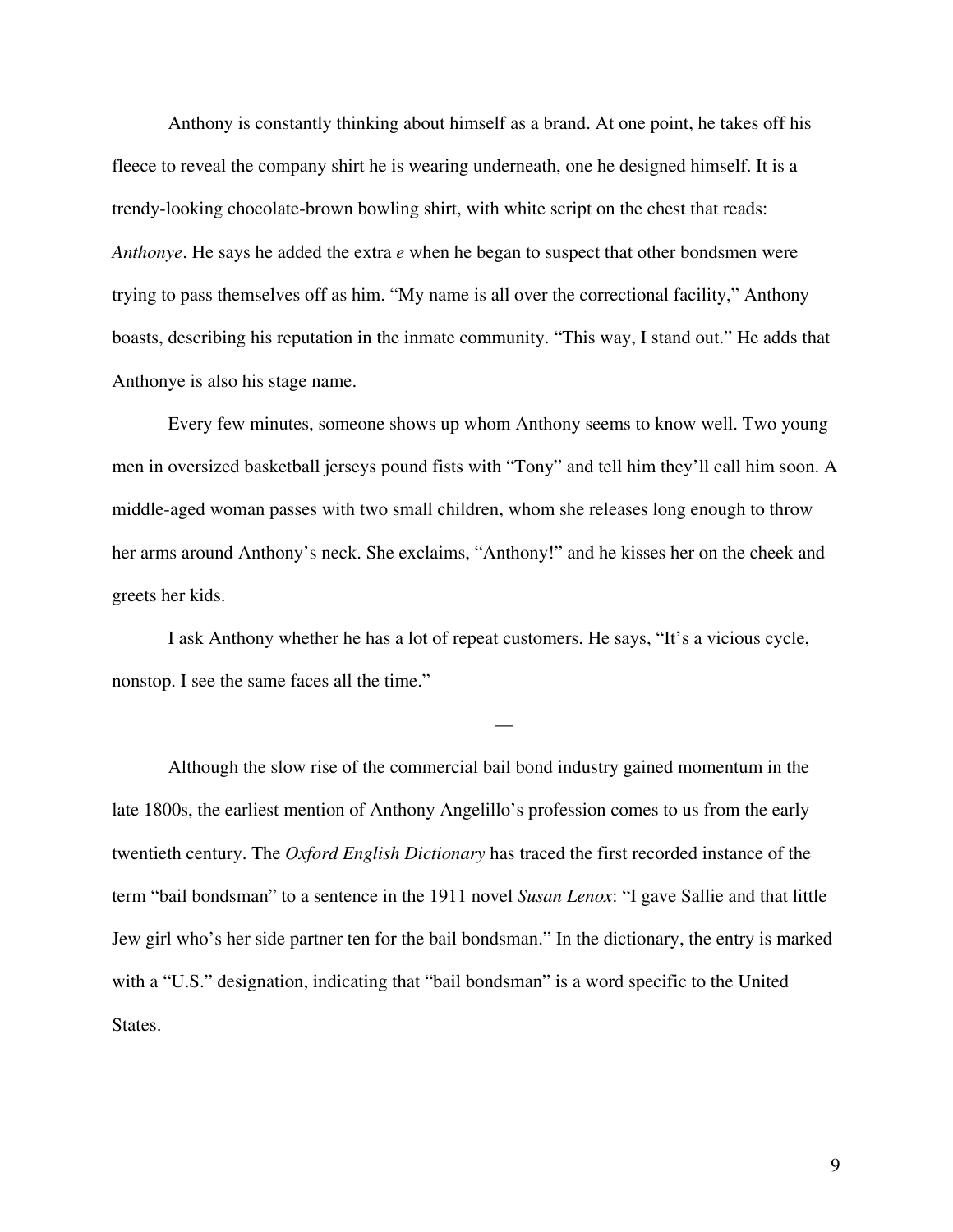The commercial bail bonds industry is a case of American exceptionalism. Here is the Eighth Amendment: "Excessive bail shall not be required, nor excessive fines imposed, nor cruel and unusual punishments inflicted." It is an amendment nearly identical to one found in seventeenth century English common law. In medieval England, when magistrates rode circuit, sheriffs released prisoners into the custody of friends or neighbors who would guarantee the defendants' appearance at trial. Originally, if the defendant ran away, the guarantor was thrown into prison instead. Eventually, monetary bonds took the place of physical ones; a forfeitable amount of money became the price of freedom—a policy that would have special appeal in the context of American capitalism.

 Modern England, unlike America, has no commercial bail bondsmen. In the U.K., the accused are usually released on their own "recognizance," which means that they go free in exchange for a binding promise to appear at a later date. If they run away, state employees are responsible for finding them. Indeed, among common law countries, only the U.S. and the Philippines place responsibility for criminal defendants in the hands of private agents. Different countries take different approaches to pretrial release, but most, like the U.K., depend on a recognizance system. Sometimes failure to appear in court is treated as a crime. Even in the cases where money is involved, it takes the form of a fully refundable deposit made to the court (not to a private third party) or a fine (also payable to the court) that is applied only for non-appearance. Non-refundable fees paid to private agents are not a feature of other countries' justice systems.

 The American bail bonds industry is, in the words of legal scholar F.E. Devine, a "worldwide object lesson in what to avoid." In *Commercial Bail Bonding: A Comparison of Common Law Alternatives*, Devine observes that "many countries sharing with the United States the common law heritage have obstructed the development of compensated bail bonding by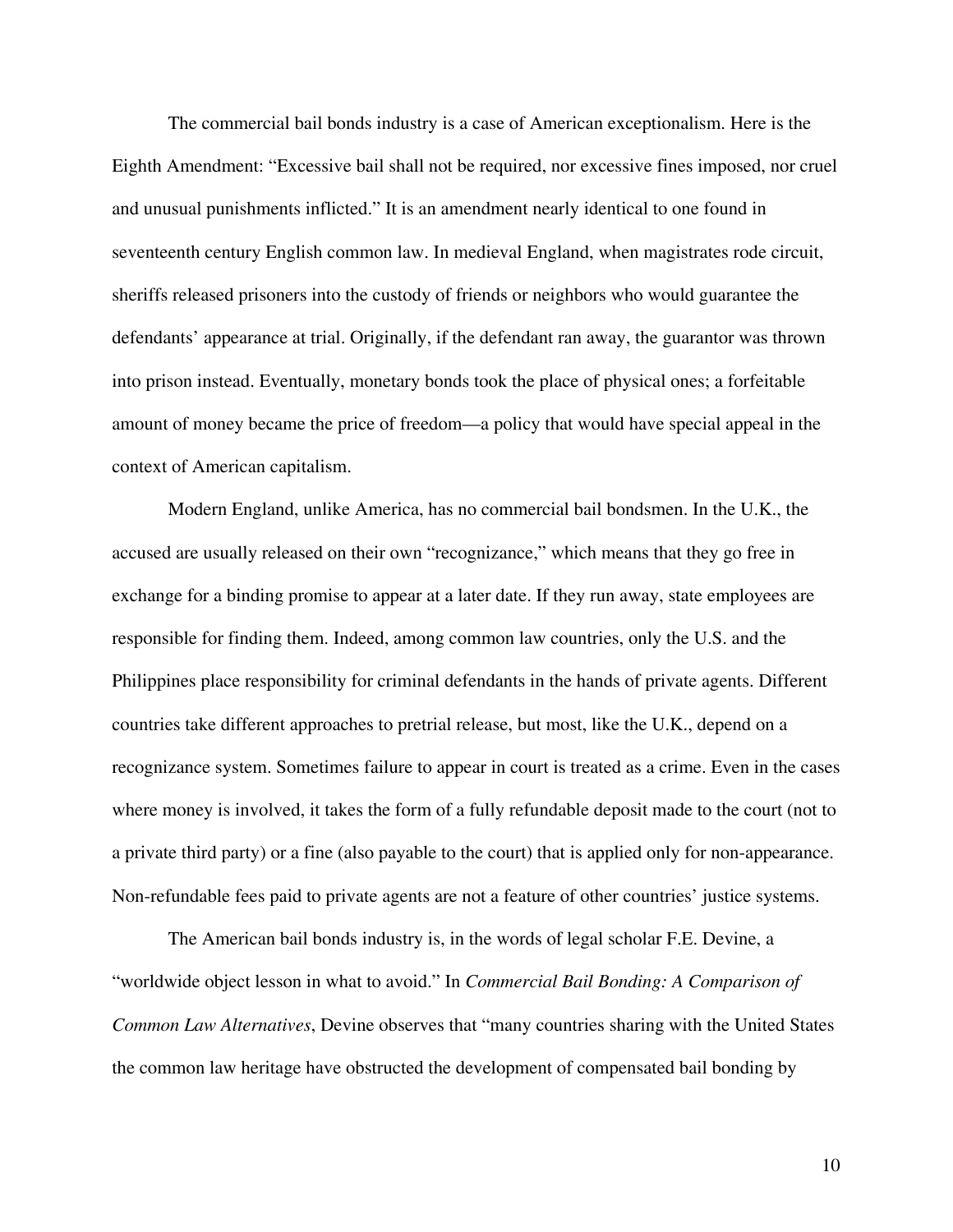measures up to making it a criminal activity. Some of these have done so with the U.S. example qu[i](#page-17-0)te explicitly in mind."

 Even four American states have condemned the commercial bail bond system. Anthony's profession is illegal in Illinois, Kentucky, Oregon and Wisconsin. In Wisconsin, people can become sureties for bail (that is, take financial responsibility for someone's court appearance) but may not accept compensation for doing so; it is illegal to offer bail services, except in the case of automobile associations, which may offer bail services up to \$200 for members' vehicle infractions. This exception also applies in Kentucky, where receiving compensation for bail is a Class A misdemeanor for first time offenders and a Class D felony after that. The state of Oregon forbids all bail sureties, period; it allows only deposit bonds or recognizance. Illinois, like Kentucky, has a state-run bail bond system; while the accused still pay a non-refundable percentage fee, they pay it to the state.

All bondsmen have heard of the 1872 case *Taylor v. Taintor*, even if they don't know the actual decision. *Taylor* determined that a defendant's bondsman was still responsible for the defendant's non-appearance, even if the reason for non-appearance was that the defendant had gone to another state, committed a crime, and subsequently been imprisoned there. For the past 136 years, however, judges have taken part of the *Taylor* opinion as a precedent for granting extraordinary powers to bondsmen. Of bondsmen's authority over a client, the opinion states,

Their dominion is a continuance of the original imprisonment. Whenever they choose to do so, they may seize him and deliver him up in their discharge; and if that cannot be done at once, they may imprison him until it can be done. They may exercise their rights in person or by agent. They may pursue him into another State; may arrest him on the Sabbath; and if necessary, may break and enter his house for that purpose. The seizure is not made by virtue of new process. None is needed. It is likened to the rearrest by the sheriff of an escaping prisoner.... 'The bail have their principal on a string, and may pull the string whenever they please.<sup>'[ii](#page-17-1)</sup>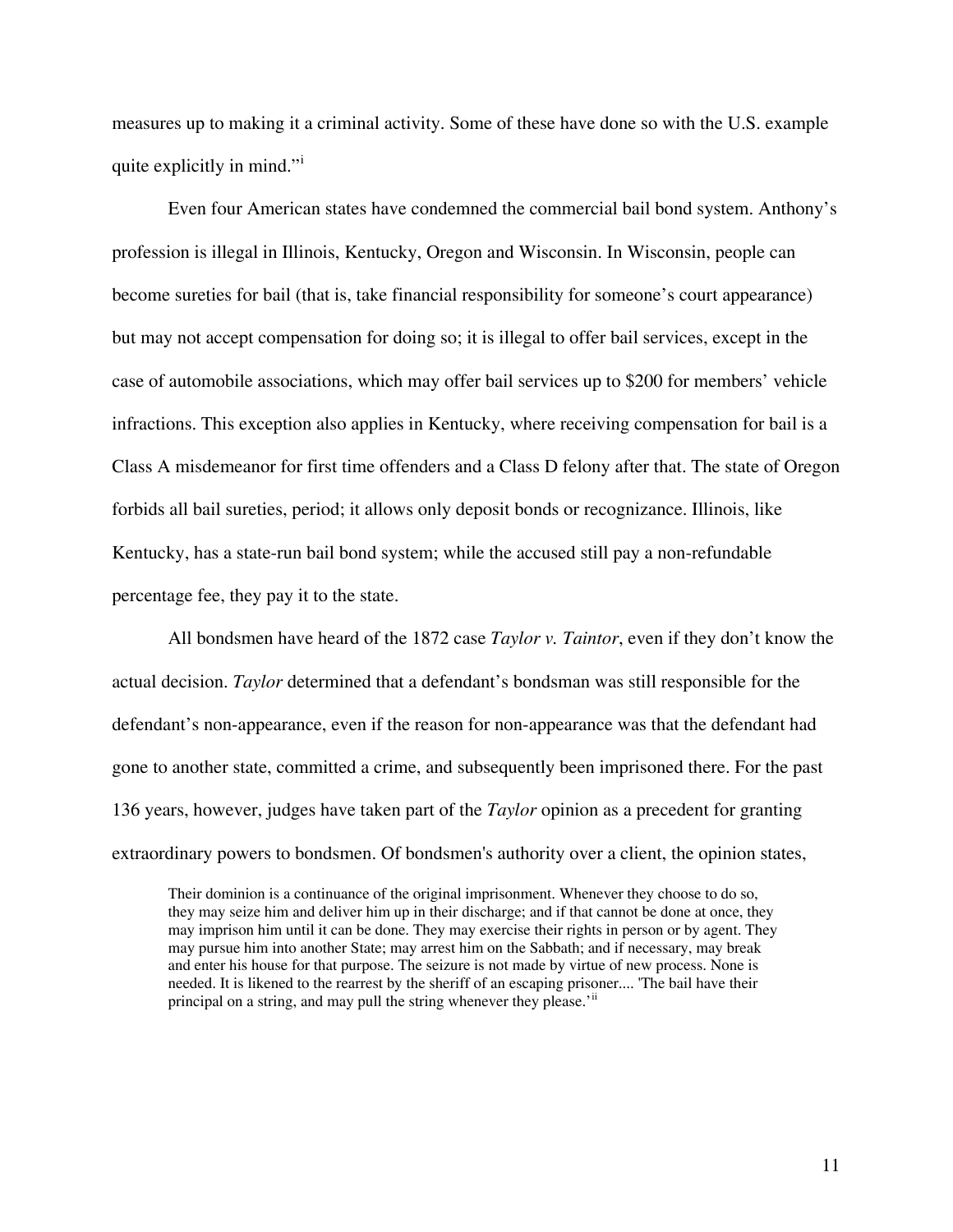In fairly bald terms, the opinion says that bail bondsmen (or the bounty hunters they employ) may seize defendants at any time or place, with force if necessary, and without a warrant. Bondsmen have their clients, says the opinion, "on a string."

There are 14,500 bondsmen in the United States, and about 600 of them are licensed in Connecticut. That's 4%—a surprising proportion, considering that Connecticut is home to only 1% of the total population. The number is bad news for Anthony. He tells me the competition in Connecticut is such that bondsmen have taken to illegally undercutting each other's bonds. The pressure to undercharge is high, although Connecticut already has a relatively low percentage set for bail bond premiums. Bondsmen in California charge defendants a 10% fee on the total bail; New York 15%. In Connecticut, the rate is 7%.

 The set rate is one that, in theory, protects defendants. But it also has less attractive implications, ones that have been articulated by Adam Liptak in the *New York Times*: "Since bond companies do not compete on price, they have every incentive to collude with lawyers, jail officials and even judges to make sure that bail is high and that attractive clients are funneled to them."<sup>[iii](#page-17-1)</sup>

 Anthony hints at this collusion in our interviews, although he refuses to be specific. He talks vaguely about how his work is about "connects," that on occasion people have to "grease palms," that it's all about "who you know." I do not really understand these hints until I am standing on Lafayette Street with Anthony and a middle-aged man with a briefcase stops on the pavement in front of us. Wordlessly, he slips Anthony some money, which Anthony quickly pockets. They exchange hushed pleasantries. Then the man slips Anthony something else that I cannot immediately see, and walks away down the street. Afterward, Anthony shows me what he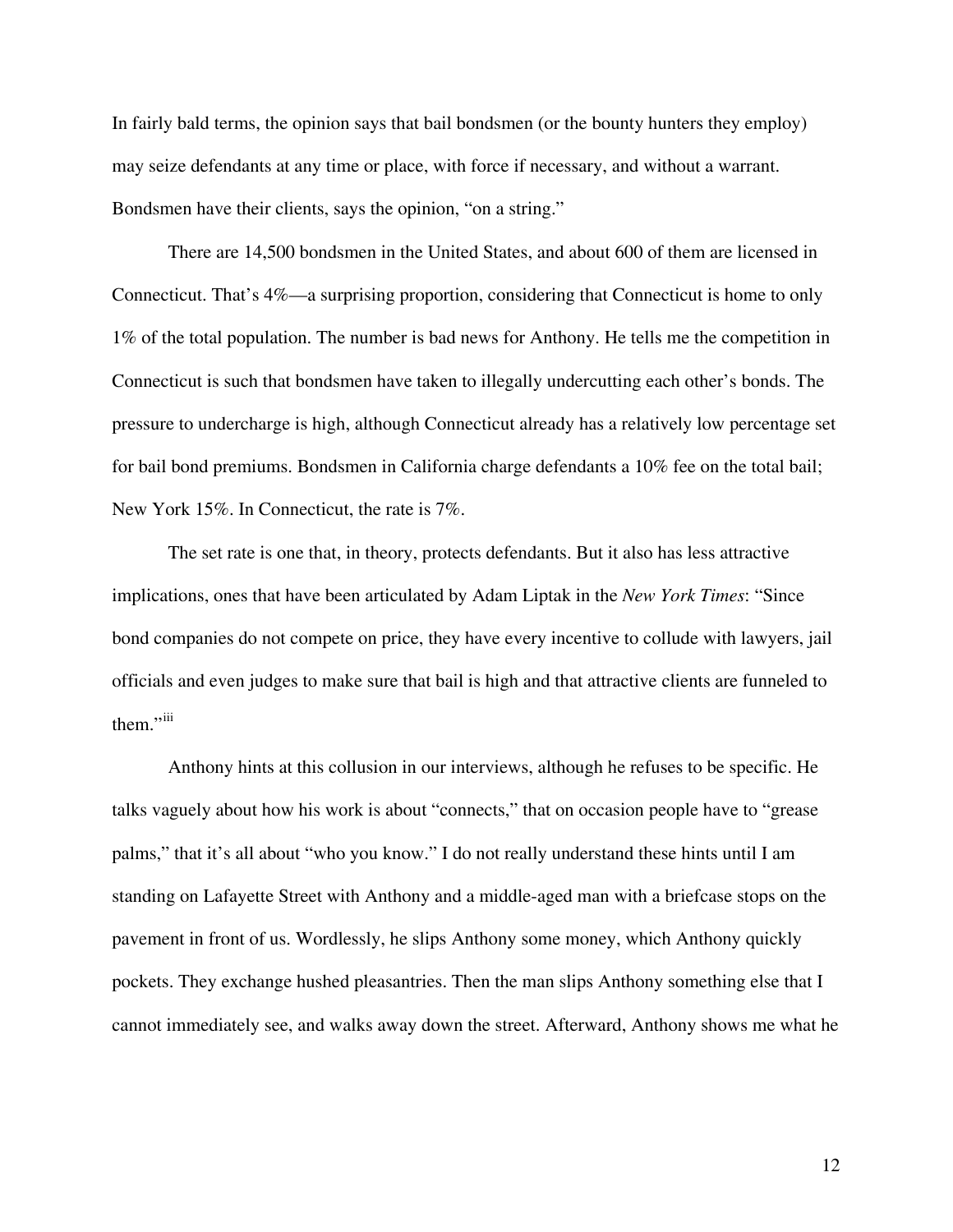has in his hand: business cards, from a local lawyer with whom he has a special relationship. The people who ask Anthony for bail bonds usually need legal representation as well.

—

 On the second floor of the Hartford courthouse, the lobby outside Arraignment Court B is filled with potential clients. The octagonal bench in the middle of the lobby sits beneath an aperture into the floor above—the third floor, where, according to Anthony, arraignments for "really serious stuff" take place.

 The octagonal bench is densely crowded, as are the straight benches that border the room. The people are the relatives, spouses, lovers, friends, and children of Hartford's recently arrested. A placard posted near the pre-trial dockets reads, "SHORTS AND TANK TOPS ARE PROHIBITED" and then, in smaller type, "PER ORDER OF THE COURT." But everyone is wearing coats and jackets today. Children in parkas run around the room. Couples lean against each other. An assorted group of women just outside Arraignment Room B are chewing gum and arguing good-naturedly, as if they are old friends. All around, people cross and re-cross the lobby floor, holding cell phones to their ears.

 Amid the hubbub, Anthony is talking up a young woman wearing blue feather earrings. On the bench behind him sits a battered metal briefcase that bears the words "Connecticut Bail Bonds" in stickered letters. Two older women fall into conversation with Anthony and the young woman. Soon, they are all smiling and talking. Anthony pulls out his iPhone and shows them his music headshots, which they admire. Now and then he throws back his head and lets out a wheezing giggle.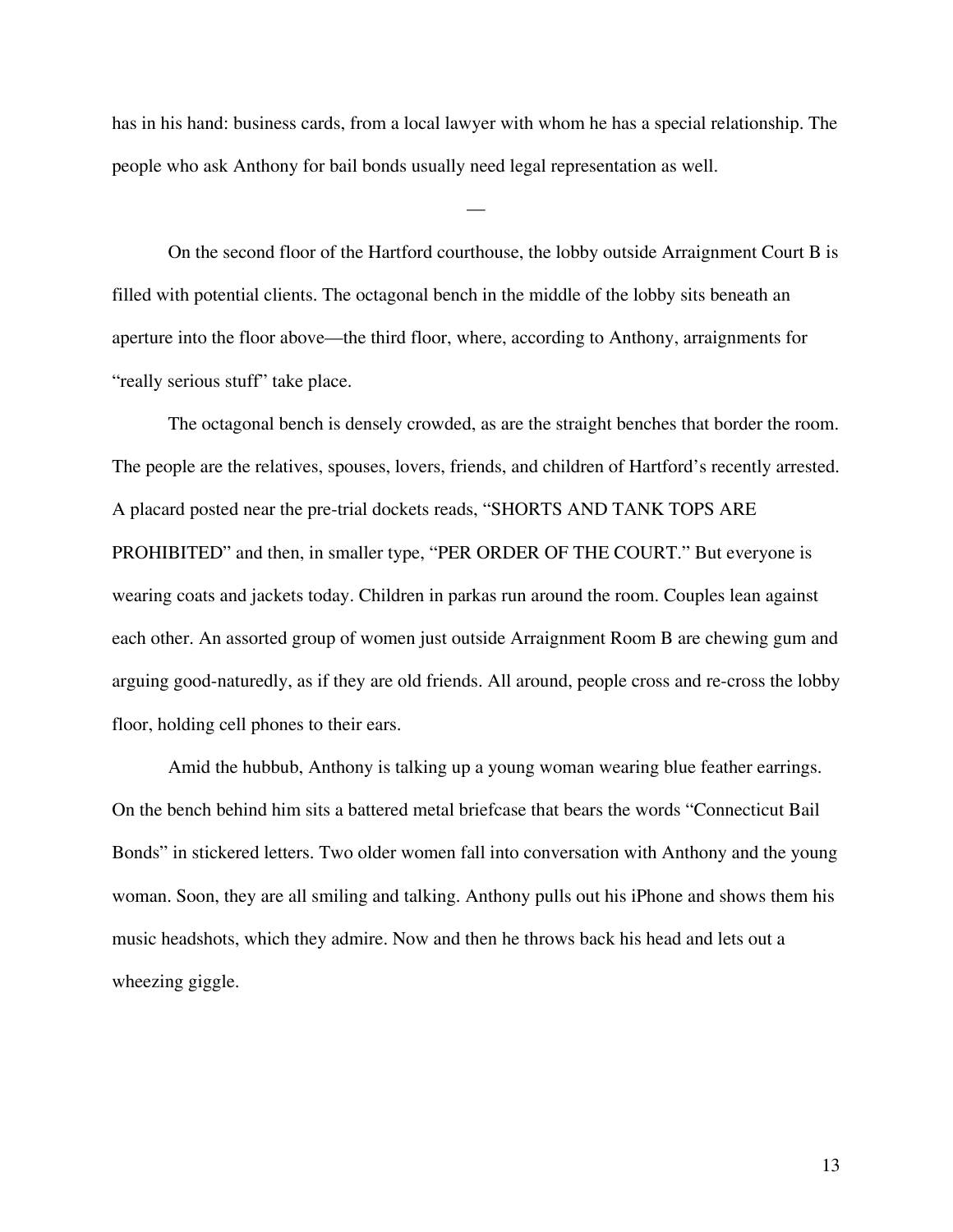As it happens, the woman with blue feather earrings has a boyfriend due up for arraignment this morning. He was arrested on drug charges the day before, and she will need a bondsman to get him out.

—

 A bail bond contract is a simple document, much simpler than a tax form. At the top of the contract is a space for the bond amount, followed by a space for your name. The form asks your marital status, employment info, date of birth, social, dependents, and previous addresses. It also asks for your arrest history, the color of your eyes, and whether or not you have a twin. It will help your application if you can provide the names of some references—family members, friends, or others. Among these, you will choose at least one to be your "co-signer," who may be responsible for paying Anthony if you jump bail.

 Anthony turns over the application to show me the fine print on the back. It is a page of small, densely packed type, with space at the bottom for the applicant's signature and the signature of the co-signers. "Read that," he says. My eye travels over the words.

*The Indemnitor(s) will pay any collection costs(s)… of apprehension of Defendant should he forfeit his/her bail bond(s), including but not limited to Bail Enforcement, private investigators, confidential informants, travel… I hereby waive any and all rights I may have under Title 29 Privacy Act-Freedom of Information Act... I consent to and authorize The Company, and/or its Agent, to obtain any and all private or public information and/or records concerning… medical records, school records, workers compensation record, employment records.* 

Anthony thumps the paper with his index finger. "If you see that, and you sign it, and

your co-signers sign it? I *own* you," he says. "That's big." He giggles. "That's *great*!"

 When he describes his clients, Anthony vacillates wildly between tenderness and scorn. "That's a shame," he says at one point, seeing an extremely thin young woman shuffle by. "Look at how outdated she is, the way she's dressed. And she's on so many drugs she can barely walk." A little later, he points out a young man in a Bears jacket who is leaning against a BMW. "Crack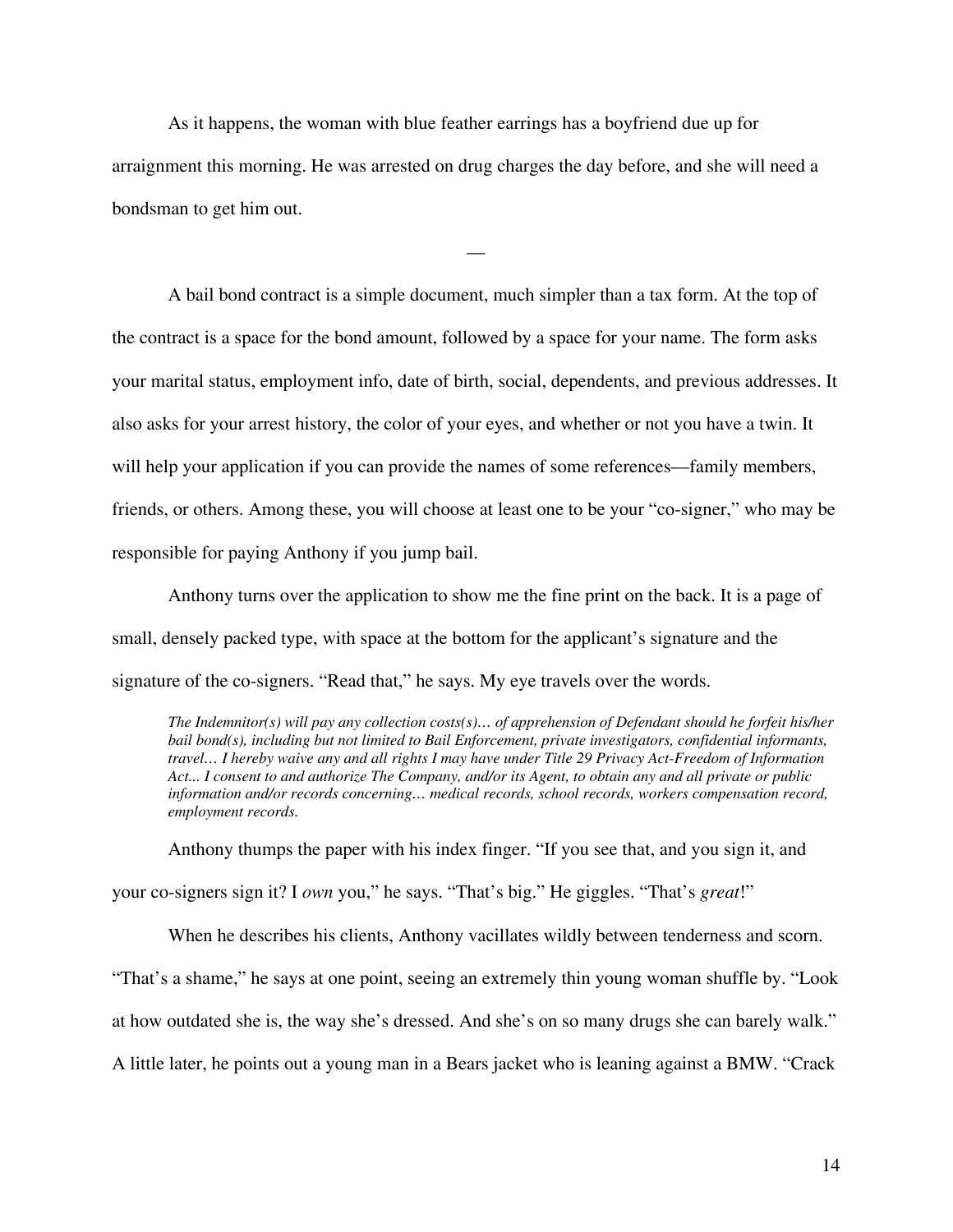and heroin dealer," he says with distaste. "Look at that. A \$90,000 vehicle and he lives in the projects."

 Most of Anthony's clients are Hispanic, and some are black; now and then he works with whites ("really trailer") and Asians ("usually Vietnamese... you know, riff raff"). His experience has led him to various certainties. For example: "They don't care about anybody. There was this guy whose mother put up her house. They trashed the house because they knew they were losing it. So I'm wary of Jamaicans." And: "Hispanics grow big balls when they drink, but whites cause the most trouble." And: "Women are harder to find because they can shack up with any guy."

 Anthony sees himself as an honorable man, so he finds it hard not to take it personally when clients dip. Anthony remembers a client named Elliott B. who, as he sees it, betrayed his trust. Soon after Elliott failed to appear in court and subsequently disappeared, Anthony was with one of Elliott's friends. The friend happened to receive a call from an unknown number. "Who's that?" Anthony asked. But the friend wouldn't say. Anthony remembered the digits (he has an excellent memory), and traced the call to the New York shelter where Elliot was hiding out. Anthony describes his conversation with Elliott in the hour after the capture: "I was hauling him back over the state line, and I was like, 'All this to find your dumb ass. I have half a mind to pull this car over and fuck you up.'"

In Hartford, the Connecticut Superior Court stands at 101 Lafayette Street. The United States District Court stands at 450 Main. The distance between the two courthouses would take Anthony two minutes by SmartCar. But Anthony does business at the state court on Lafayette Street, not at the federal courthouse two minutes away.

—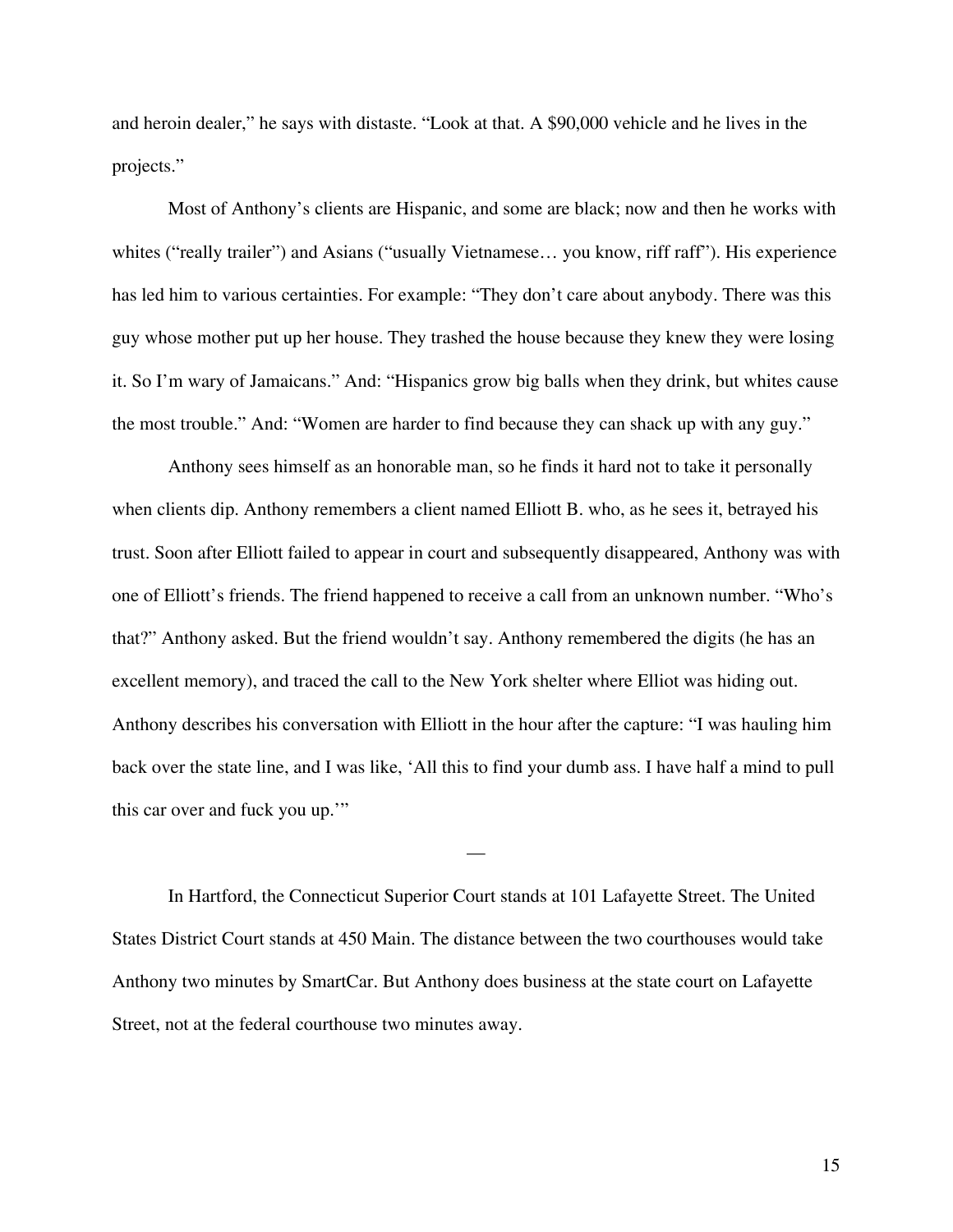The reason is that state courts rely more heavily on bail bonds. In 2004, the Justice Department published a study about the rise in the use of bail bonds at the state level. The report said, "Beginning in 1998, financial pre-trial releases, requiring the posting of bail, were more prevalent than non-financial releases. This increase in the use of financial releases was mostly the result of a decrease in the use of release on recognizance (ROR), coupled with an increase in the use of commercial surety bonds. Among defendants detained until case disposition, 1 in 6 had been denied bail and 5 in 6 had bail set with financial conditions required for release that were not met. The higher the bail amount set, the lower the probability of release."

During the same period, however, bail bonds were falling out of favor in the federal courts. In June of 2007, the House Subcommittee on Crime, Terrorism, and Homeland Security met for a hearing on House Resolution 2286, the bipartisan "Bail Bond Fairness Act," which never ended up becoming law.[iv](#page-17-1)

The bill was a response to the decline in bail bonds at the federal level, a decline attributed to the fact that federal judges were setting bail conditions in addition to mere physical appearance. In federal courts, H.R. 2286 stated, "Where once the bail agent was simply ensuring the defendant's physical presence, the bail agent now must guarantee the defendant's general good behavior… the risk for the bail agent has greatly increased." It was to bondsmen like Anthony that the bill's "Fairness" was supposed to apply. It wasn't fair, the bill said, that bondsmen were being shut out of federal courts, that federal courts were asking bondsmen to act as baby-sitters. As the hearing progressed, however, it emerged that something more than bondsmen's risks were at stake.

Statements affirmed that this bill was about bondsmen, yes, but it was also about the interests of the American people. The American people, the bill's supporters said, deserved a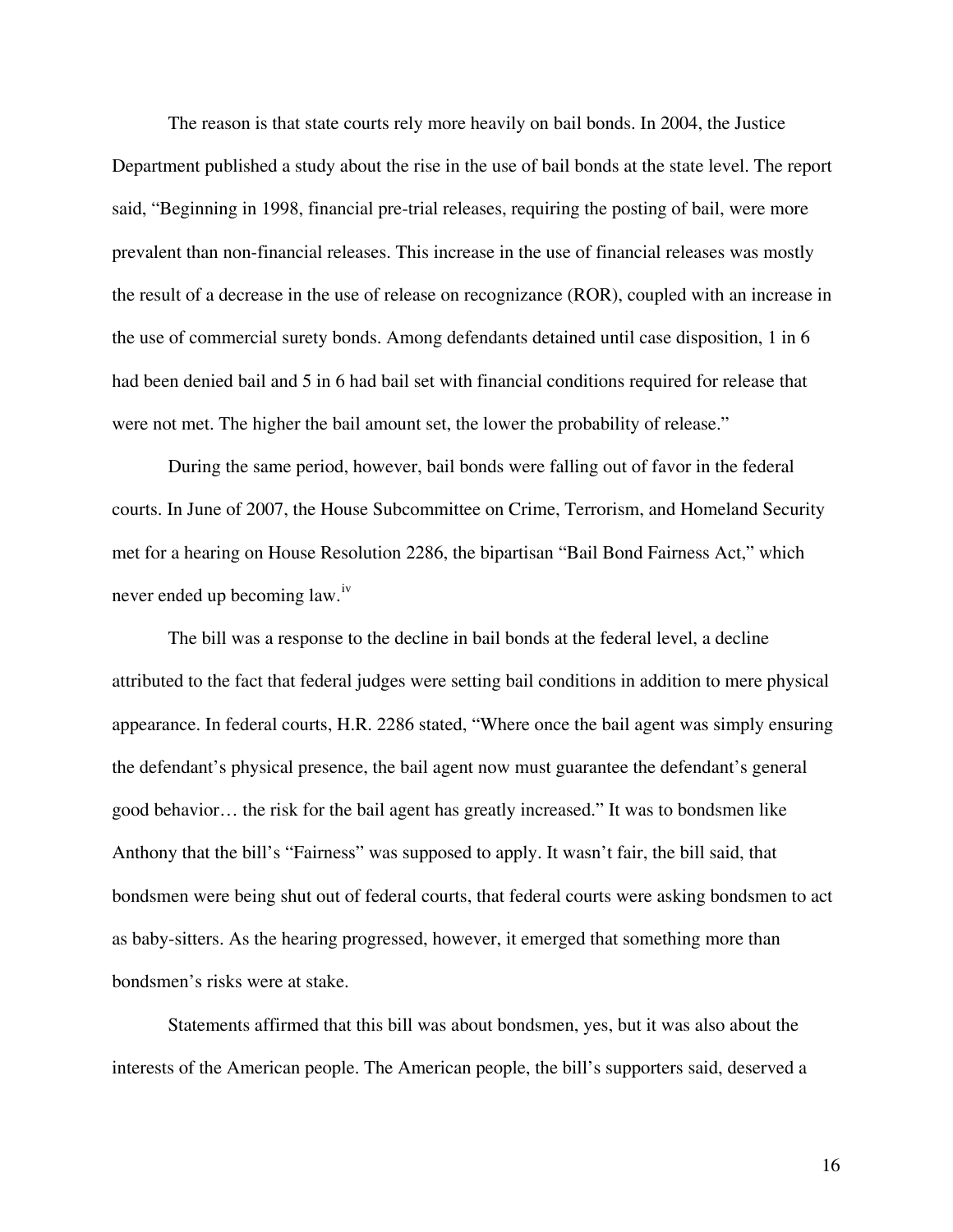private bail option. "Surety bonds are… the way to prevent the defendant from becoming the American taxpayers' problem," said a representative from Texas. "Who—other than a bail agent—would seek out and return a defendant to court at no cost to a family or a community?" Bail agent Linda Braswell said in her testimony, "It is in society's interest for private sector surety release to once again be an available means of pretrial release." A representative from Florida said, "The gist of this bill is that bail bondsmen must guarantee the physical appearance of a defendant in court, and if they do, the bond will not be forfeited. That makes it fair for the defendant and fair for the surety companies, and it is fair for America because it puts two-and-ahalf bail bondsmen out there as a sort of private security force to make sure that there is someone looking after them and that these folks appear in court."

The question of monitoring "these folks" was taken up even more freely in the question

and answer session that followed the prepared statements:

Mr. FORBES. How do you monitor, you know, Defendant A if they are out and you are worried about whether they are going to be on drug use or whatever?... I mean, I understand appearance. You can go grab them, you can get them in court, and you can find them. But that is tough enough. How do you monitor those other compliance conditions?

Ms. BRASWELL. You cannot. You cannot. There is no efficient way. The only way that I could tell you—and it is not possible—is you would have to attach yourself to that person 24 hours a day, 7 days a week. That is the only way that I or anyone else could guarantee anyone's behavior or performance.

 And not being wise here or smart-alecky, the truth, in fact, were if I could do that or if you could do that, we would not need to build new jails. We would not need to have judges. We would not need to have new courthouses because, if we could figure out how to do that, we would all have the solution to that problem, and—

Mr. FORBES. Judge, my time is out, and the Chairman needs to move on to another questioner.

Apparently Mr. Forbes did not appreciate the imaginative turn that Ms. Braswell's testimony had

taken. Later, a Representative from California summarized House support for the bill in more

tactful terms than Ms. Braswell had employed:

Mr. LUNGREN. I believe that the bail system, having looked at it for 20 or 30 years, works pretty well. It actually is a pretty good system that allows us to have third parties go out and round up these characters if they do not show up for trial, which, otherwise, would be required by our system.